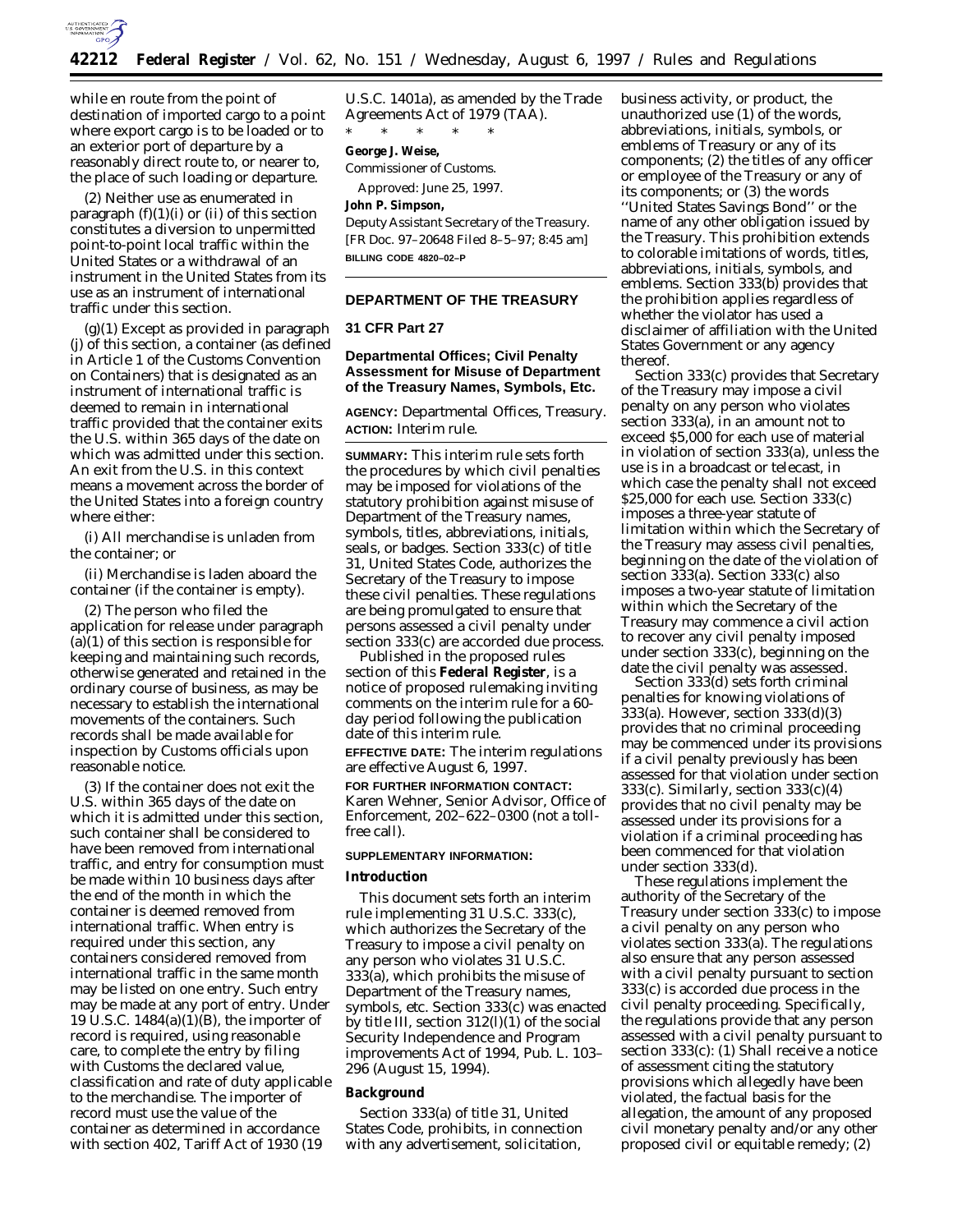shall have the opportunity to provide a written response to the notice of assessment requesting that the civil monetary penalty not be imposed, why the penalty should be in a lesser amount than proposed and or why the terms of a proposed civil or equitable remedy should be modified; (3) if it is determined that a violation has occurred, shall receive a final notice citing the statutory provisions found to have been violated, the facts warranting this conclusion, an analysis of why the facts and violations justify imposing a civil monetary penalty, the amount of penalty being imposed and/or the terms of any civil or equitable remedy imposed; and (4) is advised of the right to judicial review pursuant to 5 U.S.C. 701 et seq. of any penalty or remedy imposed. The regulations detail the time frames for issuing a notice of assessment, filing a written response to the notice, issuing a final notice of assessment and commencing a civil action to recover or enforce any penalty or remedy imposed.

The regulations also cite a nonexclusive list of factors which may be considered in determining whether to assess or impose a civil penalty pursuant to section 333(c).

#### **Administrative Procedure Act**

The Treasury Department for good cause finds that notice of these regulations, and public procedure thereon, is contrary to the public interest and, therefore, is issuing these regulations as an interim rule, without notice and public procedure under 5 U.S.C. 553(b), and without being subject to the effective date limitation in § 553(d). See 5 U.S.C. § 553(b)(B). Providing notice of these regulations and an opportunity for public procedure thereon is contrary to the public interest because the purposes of section 333 and these regulations are to protect the public from commercial activities that convey the false impression that they are associated with or approved, endorsed, sponsored or authorized by the Department of the Treasury, and to ensure that persons alleged to have engaged in any such activity are accorded due process.

#### **Executive Order 12866**

It has been determined that this interim rule is not a significant regulatory action as defined in E.O. 12866. Therefore, a regulatory assessment is not required.

## **Regulatory Flexibility Act**

The provisions of the Regulatory Flexibility Act do not apply because no notice of proposed rulemaking is

required by 5 U.S.C. 553 or any other law. Accordingly, a regulatory flexibility analysis is not required.

#### **Drafting Information**

The principal author of this document is Abigail Roth, Attorney-Advisor, Office of the Assistant General Counsel (Enforcement). However, other personnel in the Departmental Offices contributed to this document both as to substance and style.

#### **List of Subjects in 31 CFR Part 27**

Administrative practice and procedure, Penalties.

For the reasons set out in the preamble, Title 31, Subtitle A, Part 27 of the Code of Federal Regulations is added to read as follows:

# **PART 27—CIVIL PENALTY ASSESSMENT FOR MISUSE OF DEPARTMENT OF THE TREASURY NAMES, SYMBOLS, ETC.**

Sec.<br>27.1

# 27.1 Purpose.<br>27.2 Definitio

27.2 Definitions.<br>27.3 Assessment

- Assessment of civil penalties.
- 27.4 Factors to be considered.<br>27.5 Initial Notice of Assessm
- 27.5 Initial Notice of Assessment.<br>27.6 Written response.
- 27.6 Written response.<br>27.7 Final Notice of As
- Final Notice of Assessment.
- 27.8 Judicial review.
- **Authority:** 31 U.S.C. 321, 333.

#### **§ 27.1 Purpose.**

(a) The regulations in this part implement the provisions of 31 U.S.C. 333(c), which authorizes the Secretary of the Treasury to assess a civil penalty against any person who has misused the words, titles, abbreviations, initials, symbols, emblems, seals, or badges of the Department of the Treasury or any subdivision thereof in violation of 31 U.S.C. 333(a), in accordance with that section and this part.

(b) The regulations in this part do not apply to the extent that the Secretary or his/her designee has specifically authorized the person to manufacture, produce, sell, possess, or use the words, titles, abbreviations, initials, symbols, emblems, seals, or badges by written contract, agreement, or letter.

#### **§ 27.2 Definitions.**

(a) The term ''assessing official'' means:

(1) The head of a bureau or other subdivision of the Department of the Treasury who has been delegated the authority to assess civil penalties under 31 U.S.C. 333(c); or

(2) An officer or employee of a bureau or subdivision at the grade of GS–15 or above to whom such authority has been redelegated by the head of such bureau or subdivision.

(b) The term ''broadcast'' or ''telecast'' mean widespread dissemination by electronic transmission or method, whether audio and/or visual.

(c) The term ''civil penalty'' means:

(1) A civil monetary penalty; and

(2) Any other civil or equitable remedy deemed necessary to rectify the potential for a continued misuse or harm from an activity found to have been in violation of 31 U.S.C. 333 or this part.

(d) The term ''date of offense'' means the later of—

(1) The date that the misuse occurred; (2) The date that the misuse had the effect of conveying the false impression that the activity was associated with or approved, endorsed, sponsored or authorized by the Department or any of its subdivisions or officers or employees; or

(3) If the violation is a continuing one, the date on which the misuse of the words, titles, abbreviations, initials, symbols, emblems, seals, or badges protected by this part last occurred.

(e) The term ''days'' means calendar days, unless otherwise stated.

(f) The term ''person'' means an individual, partnership, association, corporation, company, business, firm, manufacturer, or any other organization or institution.

#### **§ 27.3 Assessment of civil penalties.**

(a) *General Rule.* An assessing official may impose a civil penalty on any person—

(1) Who uses in connection with, or as a part of, any advertisement, solicitation, business activity, or product, whether alone or with other words, letters, symbols, or emblems;

(i) The words ''Department of the Treasury,'' ''United States Secret Service,'' ''United States Customs Service,'' ''Internal Revenue Service,'' ''Bureau of Alcohol, Tobacco and Firearms,'' ''Bureau of the Public Debt,'' ''Bureau of Engraving and Printing,'' ''Comptroller of the Currency,'' ''Federal Law Enforcement Training Center,'' ''Financial Crimes Enforcement Network,'' ''United States Mint,'' or the name of any service, bureau, office, or other subdivision of the Department of the Treasury;

(ii) The titles ''Secretary of the Treasury,'' ''Treasurer of the United States,'' ''Director of the Secret Service,'' ''Commissioner of Customs,'' ''Commissioner of Internal Revenue,'' ''Director, Bureau of Alcohol, Tobacco and Firearms,'' ''Commissioner of the Public Debt,'' ''Director of the Bureau of Engraving and Printing,'' ''Comptroller of the Currency,'' ''Director of the Federal Law Enforcement Training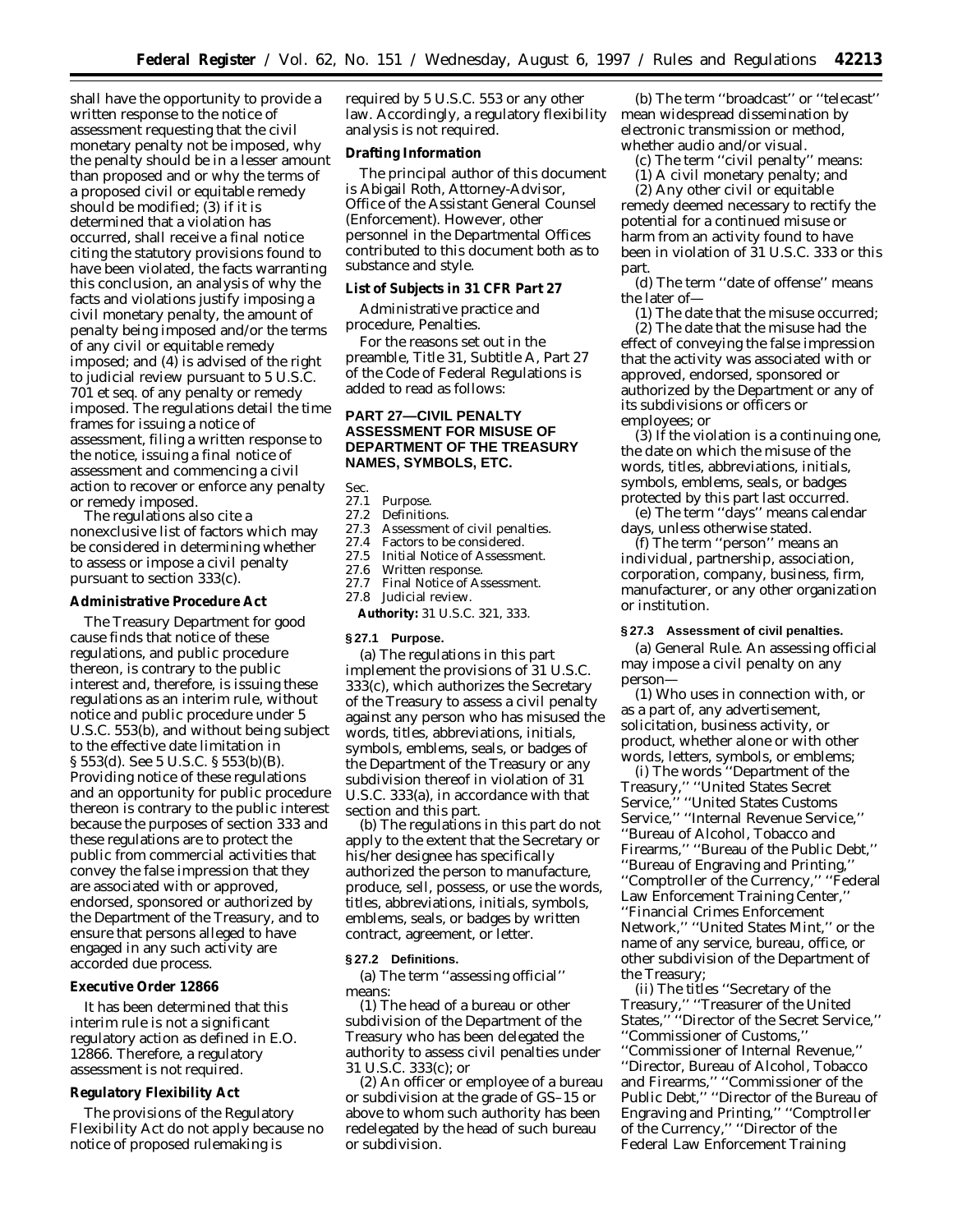Center,'' ''Director of the Financial Crimes Enforcement Network,'' ''Director of the United States Mint,'' or the title of any other officer or employee of the Department of the Treasury or subdivision thereof;

(iii) The abbreviations or initials of any entity or title referred to in paragraph  $(a)(1)(i)$  or  $(a)(1)(ii)$  of this section, including but not limited to ''USSS,'' ''USCS,'' ''IRS,'' ''ATF,'' or ''BATF,'' ''BPD,'' ''FLETC,'' ''FINCEN'' or ''FinCEN,''and ''SBMO'';

(iv) The words ''United States Savings Bond,'' including any variation thereof, or the name of any other security, obligation, or financial instrument issued by the Department of the Treasury or any subdivision thereof;

(v) Any symbol, emblem, seal, or badge of an entity referred to in paragraph  $(a)(1)(i)$  of this section (including the design of any envelope, stationery, or identification card used by such an entity); or

(vi) Any colorable imitation of any such words, titles, abbreviations, initials, symbol, emblem, seal, or badge; and

(2) Where such use is in a manner that could reasonably be interpreted or construed as conveying the false impression that such advertisement, solicitation, business activity, or product is in any manner approved, endorsed, sponsored, or authorized by, or associated with the Department of the Treasury or any entity referred to in paragraph  $(a)(1)(i)$  of this section, or any officer, or employee thereof.

(b) *Disclaimers.* Any determination of whether a person has violated the provisions of paragraph (a) of this section shall be made without regard to any use of a disclaimer of affiliation with the United States Government or any particular agency or instrumentality thereof.

(c) *Civil Penalty.* An assessing official may impose a civil penalty on any person who violates the provisions of paragraph (a) of this section. The amount of a civil monetary penalty shall not exceed \$5,000 for each and every use of any material in violation of paragraph (a), except that such penalty shall not exceed \$25,000 for each and every use if such use is in a broadcast or telecast.

(d) *Time Limitations.* (1) Civil penalties imposed under this part must be assessed before the end of the three year period beginning on the date of offense charged.

(2) An assessing official may commence a civil action to recover or enforce any civil penalty imposed in a Final Notice of Assessment issued pursuant to § 27.7 at any time before the

end of the two year period beginning on the date of the Final Notice of Assessment. If judicial review of the Final Notice of Assessment is sought, the two year period begins to run from the date that a final and unappealable court order is issued.

(e) *Criminal Proceeding.* No civil penalty may be imposed under this part with respect to any violation of paragraph (a) of this section after a criminal proceeding on the same violation has been commenced by indictment or information under 31 U.S.C. 333(d).

#### **§ 27.4 Factors to be considered.**

The assessing official will consider relevant factors when determining whether to assess or impose a civil penalty under this part, and the amount of a civil monetary penalty. Those factors may include, but are not limited to, the following:

(a) The scope of the misuse;

(b) The purpose and/or nature of the misuse;

(c) The extent of the harm caused by the misuse;

(d) The circumstances of the misuse; and

(e) The benefit intended to be derived from the misuse.

## **§ 27.5 Initial Notice of Assessment.**

The assessing official shall serve an Initial Notice of Assessment by United States mail or other means upon any person believed to be in violation of § 27.3 and otherwise subject to a civil penalty. The notice shall provide the name and telephone number of an agency officer or employee who can provide information concerning the notice and the provisions of this part, and shall include the following:

(a) A specific reference to the provisions of § 27.3 violated;

(b) A concise statement of the facts that support the conclusion that such a violation occurred;

(c) The amount of the penalty proposed, and/or any other proposed civil or equitable remedy;

(d) A notice informing the person alleged to be in violation of § 27.3 that he/she:

(1) May, within 30 days of the date of the notice, pay the proposed civil monetary penalty and consent to each proposed civil or equitable remedy, thereby waiving the right to make a written response under § 27.6 and to seek judicial review under § 27.8:

(i) By electronic funds transfer (EFT) in accordance with instructions provided in the notice, or

(ii) By means other than EFT only with the written approval of the assessing official;

(2) May make a written response within 30 days of the date of the notice asserting, as appropriate:

(i) Why a civil monetary penalty and/ or other civil or equitable remedy should not be imposed;

(ii) Why a civil monetary penalty should be in a lesser amount than proposed; and

(iii) Why the terms of a proposed civil or equitable remedy should be modified;

(3) May be represented by an attorney or other representative, provided that a designation of representative signed by the person alleged to be in violation is received by the assessing official; and

(4) May request, within 20 days of the date of the notice, a copy of or opportunity to review any documents and/or other evidence compiled and relied on by the agency in determining to issue the notice (the assessing official reserves the right to assert privileges available under law and may decline to disclose certain documents and/or other evidence); and

(e) The Initial Notice of Assessment shall also inform the person that:

(1) If no written response is received within the time allowed in § 27.6(b), a Final Notice of Assessment may be issued without a presentation by the person;

(2) If a written response has been made and it is deemed necessary, the assessing official may request, orally or in writing, additional information from the respondent;

(3) A Final Notice of Assessment may be issued in accordance with § 27.7 requiring that the civil monetary penalty be paid and compliance with the terms of any other civil or equitable remedy;

(4) A Final Notice of Assessment is subject to judicial review in accordance with 5 U.S.C. 701 *et seq.*; and

(5) All submissions sent in response to the Initial

Notice of Assessment must be transmitted to the address specified in the notice and include the name, address, and telephone number of the respondent.

## **§ 27.6 Written response.**

 $(a)(1)$  A person served with an Initial Notice of Assessment may make a written response explaining why the civil penalty should not be imposed, explaining why a civil monetary penalty should be in a lesser amount than proposed and/or explaining why the terms of a proposed civil or equitable remedy should be modified. The written response must provide:

(i) A reference to and specifically identify the Initial Notice of Assessment involved;

(ii) The full name of the person charged;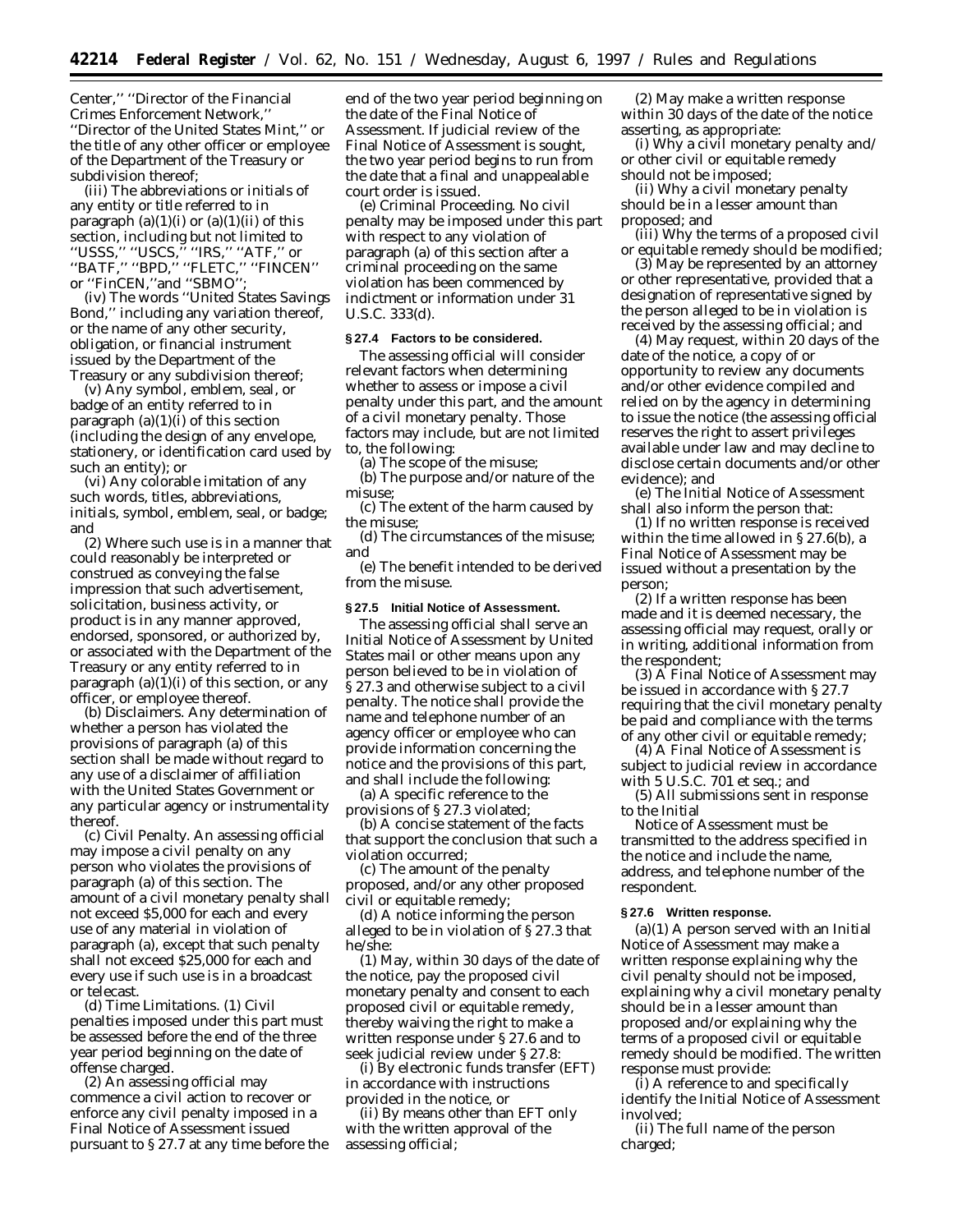(iii) If not a natural person, the name and title of the head of the organization charged; and

(iv) If a representative of the person charged is filing the written response, a copy of the duly executed designation as representative.

(2) The written response must admit or deny each violation of § 27.3 charged in the Initial Notice of Assessment. Any charge not specifically denied will be presumed to be admitted. Where a charge is denied, the respondent shall specifically set forth the legal or factual basis upon which the charge is denied. If the basis of the written response is that the person charged is not the person responsible for the misuse(s) charged, the written response must set forth sufficient information to allow the agency to determine the truth of such an assertion. The written response should include any and all documents and/or other information that the respondent believes should be a part of the administrative record on the matter.

(b) *Time.* (1) Except as provided in paragraph (b)(2) of this section, any written response made under this paragraph must be received not later than 30 days after the date of the Initial Notice of Assessment.

(2) If a request for documents or other evidence is made pursuant to § 27.5(d)(4), the written response must be received not later than 20 days after the date of the Department's response to the request.

(3)(i) In computing the number of days allowed for filing a written response under this paragraph, the first day counted is the day after the date of the Initial Notice of Assessment. If the last date on which the response is required to be filed by this paragraph is a Saturday, Sunday or Federal holiday, the response will be due on the next weekday after that date.

(ii) If a response is transmitted by United States mail, it will be deemed timely filed if postmarked on or before the due date.

(4) The assessing official may extend the period for making a written response under paragraphs  $(b)(1)$  and  $(b)(2)$  for good cause shown. Generally, failure to obtain representation in a timely manner will not be considered good cause.

(c) *Filing.* A written response will be considered filed on the date received at the address specified in the Initial Notice of Assessment. The response may be sent by personal delivery, United States mail or commercial delivery. At the discretion of the assessing official, filing may be accomplished by facsimile or any other method deemed appropriate.

(d) The assessing official will fully consider the facts and arguments submitted by the respondent in the written response and any other documents filed pursuant to this paragraph in determining whether to issue a Final Notice of Assessment under § 27.7, the appropriate amount of the civil monetary penalty imposed and the terms of any other appropriate civil or equitable remedy.

#### **§ 27.7 Final Notice of Assessment.**

(a) In making a final determination whether to impose a penalty, the assessing official shall take into consideration all available information in the administrative record on the matter, including all information provided in or with a written response timely filed by the respondent and any additional information provided pursuant to  $\S 27.5(e)(2)$ . The assessing official will determine whether:

(1) The facts warrant a conclusion that no violation has occurred; or

(2) The facts warrant a conclusion that one or more violations have occurred; and

(3) The facts and violations found justify the conclusion that a civil penalty should be imposed.

(b) If the assessing official determines that no violation has occurred, the official shall promptly send a letter indicating that determination to the person served with an Initial Notice of Assessment and to any designated representative of such person.

(c)(1) If it has been determined that a violation has occurred, the assessing official shall issue a Final Notice of Assessment to the person served with an Initial Notice of Assessment and to any designated representative of such person.

(2) The assessing official may, in his/ her discretion:

(i) Impose a civil monetary penalty and/or any civil or equitable remedy deemed necessary to rectify the potential for a continued misuse or harm from the violation(s);

(ii) Not impose a civil monetary penalty and/or civil or equitable remedy; or

(iii) Impose a civil monetary penalty and/or civil or equitable remedy and condition payment of the civil monetary penalty on the violator's future compliance with 31 U.S.C. 333, this part and any civil or equitable remedy contained in the Final Notice of Assessment. If a civil monetary penalty is imposed, the assessing official shall determine the appropriate amount of the penalty in accordance with 31 U.S.C. 333(c)(2).

(3) The Final Notice of Assessment shall:

(i) Include:

(A) A specific reference to the provisions of § 27.3 found to have been violated;

(B) A concise statement of the facts warranting a conclusion that a violations has occurred;

(C) An analysis of how the facts and violation(s) justify the conclusion that a civil monetary penalty and/or civil or equitable remedy should be imposed; and

(D) The amount of each civil monetary penalty imposed, a statement as to how the amount of each penalty was determined, and the terms of any civil or equitable remedy deemed necessary to rectify the potential for a continued misuse or harm from the violation(s); and

(ii) Inform the person that:

(A) Payment of a civil monetary penalty imposed by the Final Notice of Assessment must be made within 30 days of the date of the notice, and that any civil or equitable remedy imposed must be complied with as provided in the Final Notice of Assessment;

(B) Payment of a civil monetary penalty imposed by the Final Notice of Assessment shall be by EFT in accordance with instructions provided in the notice, unless the assessing official has given written approval to have payment made by other means;

(C) payment of a civil monetary penalty imposed by the Final Notice of Assessment constitutes consent by the person to comply with the terms of any civil or equitable remedy contained in the notice;

(D) If payment of a civil monetary penalty imposed by the Final Notice of Assessment has been waived on the condition that the person comply with the terms of any civil or equitable remedy contained in the notice or comply in the future with 31 U.S.C. 333 and this part, failure by the person to so comply will make the civil monetary penalty payable on demand;

(E) If a civil monetary penalty is not paid within 30 days of the date of the Final Notice of Assessment (or on demand under paragraph (C)(3)(ii)(D) of this sectiion), or if a civil or equitable remedy is not complied with in accordance with the terms of the notice, a civil action to collect the penalty or enforce compliance may be commenced at any time within two years of the date of the Final Notice of Assessment; and

(F) Any civil monetary penalty and civil or equitable remedy imposed by the Final Notice of Assessment may be subject to judicial review in accordance with 5 U.S.C. 70 et seq.